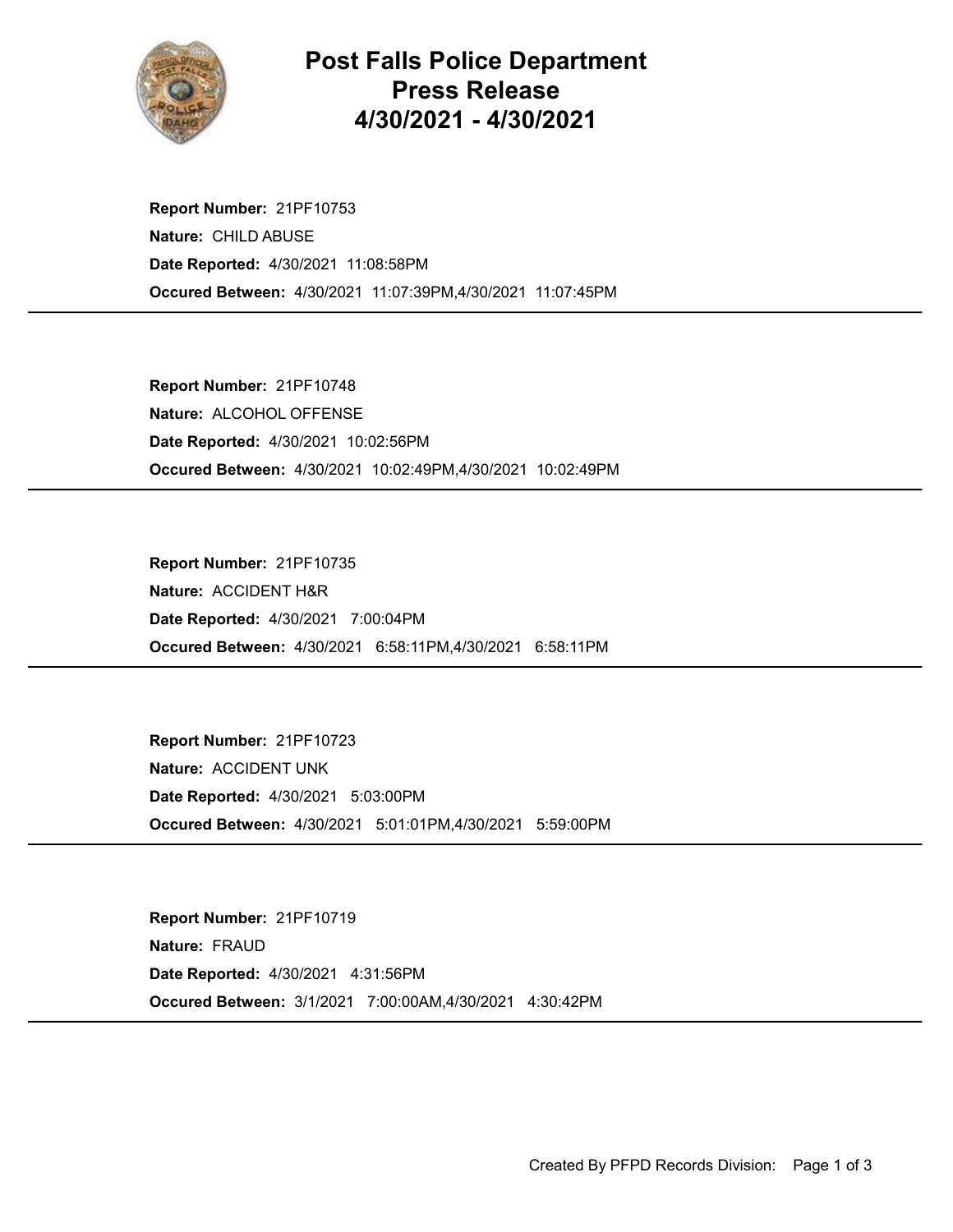Occured Between: 4/30/2021 4:03:12PM,4/30/2021 4:03:12PM Report Number: 21PF10715 Nature: FOUND PROPERTY Date Reported: 4/30/2021 4:04:48PM

Occured Between: 4/30/2021 3:43:22PM,4/30/2021 3:43:27PM Report Number: 21PF10711 Nature: ACCIDENT PD Date Reported: 4/30/2021 3:44:15PM

Occured Between: 4/30/2021 3:36:07PM,4/30/2021 3:36:07PM Report Number: 21PF10709 Nature: FOUND PROPERTY Date Reported: 4/30/2021 3:36:40PM

Occured Between: 4/30/2021 11:37:50AM,4/30/2021 11:37:52AM Report Number: 21PF10678 Nature: ACCIDENT PD Date Reported: 4/30/2021 11:39:04AM

Occured Between: 4/30/2021 10:29:19AM,4/30/2021 10:29:19AM Report Number: 21PF10667 Nature: DVA VIOLATION Date Reported: 4/30/2021 10:30:48AM

Occured Between: 11/3/2020 12:00:00AM,11/3/2020 12:00:00AM Report Number: 21PF10655 Nature: FRAUD Date Reported: 4/30/2021 9:05:55AM